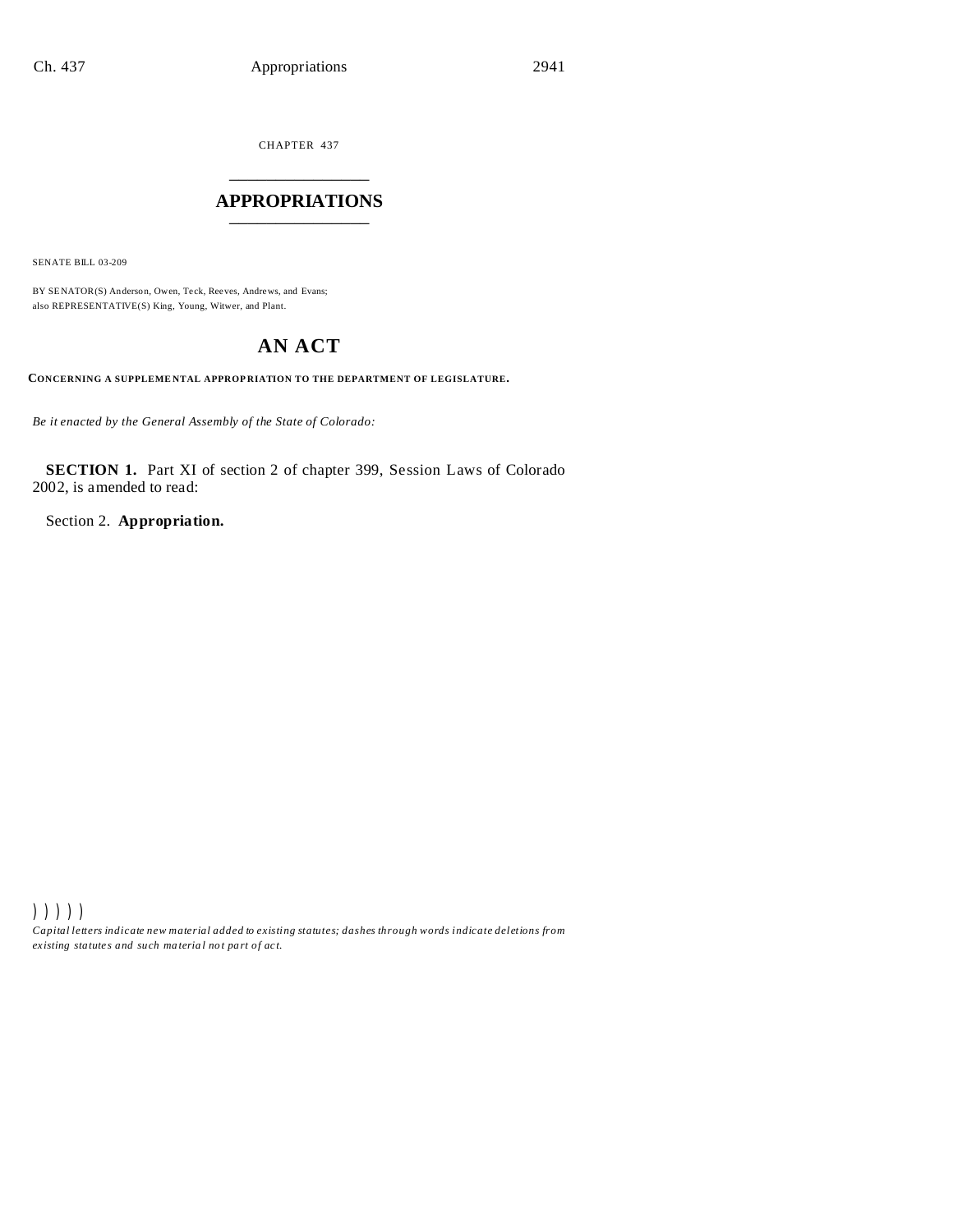## Ch. 437 Appropriations 2942

|                    |       | <b>APPROPRIATION FROM</b>     |                                                |                      |                                       |                         |
|--------------------|-------|-------------------------------|------------------------------------------------|----------------------|---------------------------------------|-------------------------|
| ITEM &<br>SUBTOTAL | TOTAL | <b>GENERAL</b><br><b>FUND</b> | <b>GENERAL</b><br><b>FUND</b><br><b>EXEMPT</b> | CASH<br><b>FUNDS</b> | CASH<br><b>FUNDS</b><br><b>EXEMPT</b> | FEDERAL<br><b>FUNDS</b> |
| \$                 | \$    | \$                            | D                                              | \$                   | \$                                    | \$                      |
|                    |       |                               | PART XI<br>LEGISLATIVE DEPARTMENT              |                      |                                       |                         |

### **(1) LEGISLATIVE COU NC IL**

hours 11,242

Computer Center 9,002

Purchase of Services from

| Property Tax Study      |           |                      |                      |
|-------------------------|-----------|----------------------|----------------------|
| pursuant to Section     |           |                      |                      |
| $39-1-104(16)$ , C.R.S. | 840,000   |                      |                      |
|                         | 720,000   |                      |                      |
| <b>Ballot Analysis</b>  | 2,170,000 |                      |                      |
|                         | 1,953,000 |                      |                      |
|                         |           | <del>3,010,000</del> | <del>3,010,000</del> |
|                         |           | 2,673,000            | 2,673,000            |
| (2) GENERAL ASSEMBLY    |           |                      |                      |
| Salary Survey           | 783,072   |                      |                      |
| Workers' Compensation   | 8,788     |                      |                      |
| Legal Services for 188  |           |                      |                      |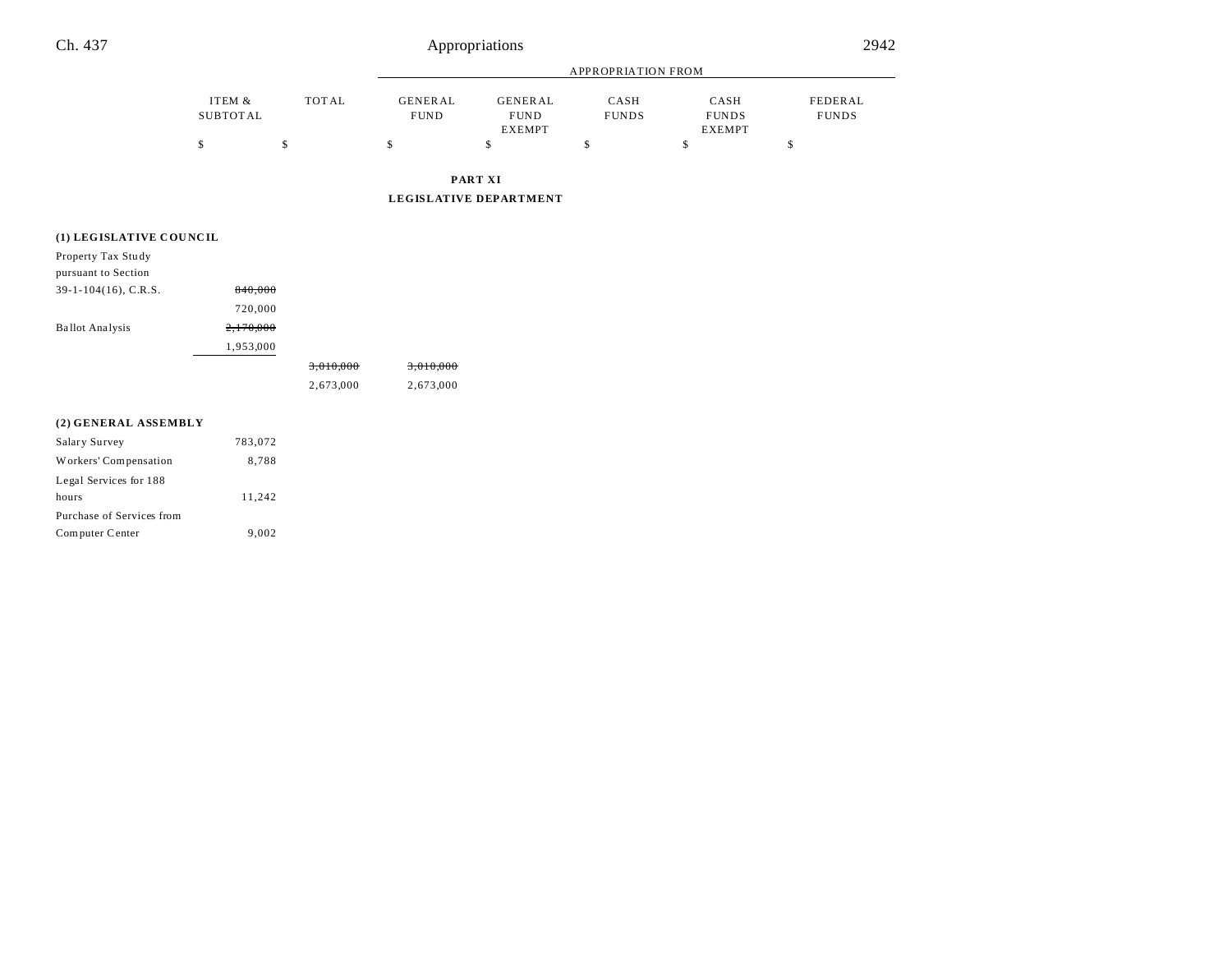| Payment to Risk                                                                                                                                                      |         |           |           |  |  |
|----------------------------------------------------------------------------------------------------------------------------------------------------------------------|---------|-----------|-----------|--|--|
| Management and Property                                                                                                                                              |         |           |           |  |  |
| Funds                                                                                                                                                                | 3,984   |           |           |  |  |
| Capitol Complex Leased                                                                                                                                               |         |           |           |  |  |
| Space                                                                                                                                                                | 949,470 |           |           |  |  |
|                                                                                                                                                                      |         | 1,765,558 | 1,765,558 |  |  |
|                                                                                                                                                                      |         |           |           |  |  |
| (3) STATE AUDITOR'S OFFICE                                                                                                                                           |         |           |           |  |  |
| <b>Evaluation of Changes in</b>                                                                                                                                      |         |           |           |  |  |
| State Mental Health                                                                                                                                                  |         |           |           |  |  |
| Services                                                                                                                                                             |         | 40.000    | 40.000    |  |  |
| (Governor lined through this provision. See L. 2002, p. 3070. The affected subtotals, totals, and grand totals have been adjusted to reflect the Governor's action.) |         |           |           |  |  |
|                                                                                                                                                                      |         |           |           |  |  |
| <b>TOTALS PART XI</b>                                                                                                                                                |         |           |           |  |  |

| $(LEGISLATIVE)^{5, 6}$ | <del>\$4,775,558</del> \$4,775,558 |  |  |  |
|------------------------|------------------------------------|--|--|--|
|                        | \$4,438,558 \$4,438,558            |  |  |  |

**FOOTNOTES** -- The following statements are referenced to the numbered footnotes throughout section 2.

- 5 (Governor lined through this provision. See L. 2002, p. 3034.)
- 6 All Departments, Totals -- The General Assembly requests that copies of all reports requested in other footnotes contained in this act be delivered to the Joint Budget Committee and the majority and minority leadership in each house of the General Assembly. Each principal department of the state shall produce its rules in an electronic format that is suitable for public access through electronic means. Such rules in such format shall be submitted to the Office of Legislative Legal Services for publishing on the Internet. It is the intent of the General Assembly that this be done within existing resources.

Ch. 437 Appropriations 2943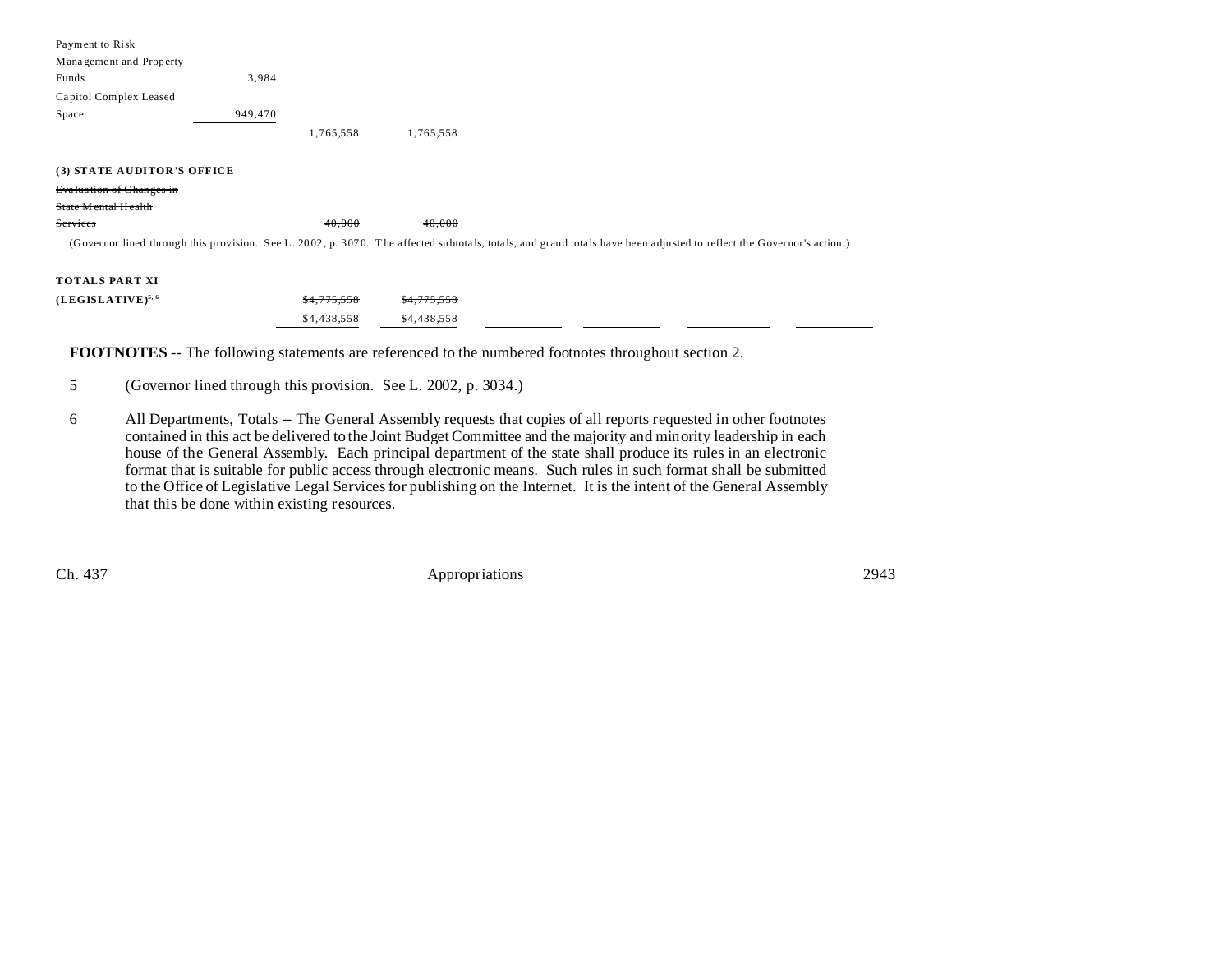Ch. 437 **Appropriations** 2944

#### **SECTION 2.** Section 1 of Chapter 353, Session Laws of Colorado 2002, is amended to read:

Section 1. **Appropriation.** In addition to any other appropriation, there is hereby appropriated, to the legislative department of the state of Colorado, the sum of thirty million ninety-one thousand eight hundred eighty dollars (\$30,091,880), TWENTY-SEVEN MILLION THREE HUNDRED FIFTY-NINE THOUSAND FIVE HUNDRED NINE DOLLARS (\$27,359,509), or so much thereof as may be necessary, of which amount twenty-eight million four hundred two thousand eight hundred ninety-six dollars (\$28,402,896) TWENTY-FIVE MILLION SIX HUNDRED SEVENTY THOUSAND FIVE HUNDRED TWENTY-FIVE DOLLARS (\$25,670,525) shall be out of any moneys in the general fund not otherwise appropriated, ninety thousand dollars (\$90,000) shall be from cash funds, and one million five hundred ninety-eight thousand nine hundred eighty-four dollars (\$1,598,984) shall be from cash funds exempt, for payment of the expenses of the legislative department for the fiscal year beginning July 1, 2002, to be allocated as follows:

| House of representatives and senate | $$11,734,183$ $^{\frac{1}{2}}$<br>$$10,555,779$ <sup>1/</sup><br>$(73.2$ FTE) |
|-------------------------------------|-------------------------------------------------------------------------------|
| State auditor                       | $8,068,246$ <sup>2</sup><br>7,095,728 $\frac{2}{3}$<br>$(73.0$ FTE)           |
| Joint budget committee              | 1,293,896<br>1,206,171<br>$(16.0$ FTE)                                        |
| Legislative council                 | 4,466,694<br>4,239,820<br>$(54.60$ FTE)                                       |
| Committee on legal services         | $4,528,861$ $\frac{34}{2}$<br>4,262,011 $\frac{3}{2}$                         |